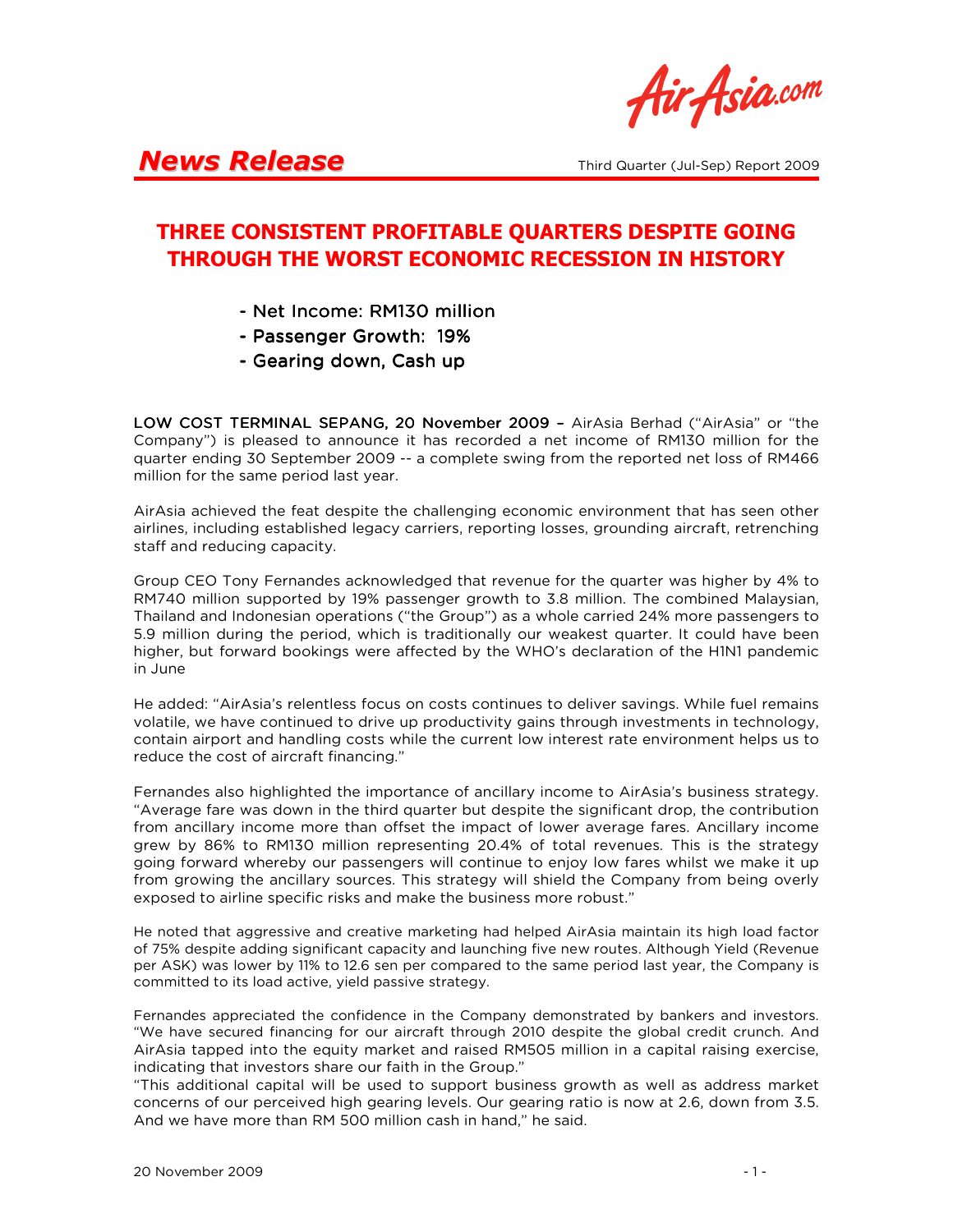

**News Release** Third Quarter (Jul-Sep) Report 2009

Fernandes hailed the performance of AirAsia Indonesia. "The operation has performed exceptionally well and delivered a profit of IDR59 billion (RM21 million). The increased level of airport access, particularly to Singapore and Australia has proven to be immensely beneficial. The addition of Airbus A320 aircraft into the fleet has also helped to enhance operational reliability, increase capacity and substantially reduce operational cost."

On the operations in Thailand and Indonesia, Fernandes said AirAsia Thailand had captured substantial market share and that its passenger load factor continues to grow. He blamed the weak consumer sentiment and intensified competition for the loss of THB403 million (RM42 million) but stressed that the fourth quarter looked positive. "The third quarter is a seasonally weak quarter for the Group and in Thailand, this was exacerbated by the political uncertainty. Fares had to be lowered substantially to encourage people to fly. The strategy appears to be working given the high passenger loads. The outlook for the fourth quarter is positive. The Thai operation is enjoying the cost benefits of the increased number of Airbus A320 aircraft in its fleet. We have also charged our Ancillary Income team with increasing the revenue from that segment in Thailand."

## **Outlook**

"While the airline industry is facing arguably the most difficult environment in recent memory, AirAsia is determined to grow traffic, market share and profits. We see vast opportunities to grow our business. For example, India beckons. We are launching several routes to Indian cities as well as a series of other new routes over the coming 12 months. We are enhancing cross connectivity to Singapore, China and the rest of ASEAN. Many airports now look at us as their engine of growth and offer us attractive deals. And the recent capital raising exercise has significantly strengthened our balance sheet with RM527 million in cash," Fernandes said.

On the outlook, Fernandes said: "Based on the forward booking trend, the underlying passenger demand in the fourth quarter is positive. We are on course to achieve the Group's target of carrying 25 million guests for the full year 2009."

On fuel prices, Fernandes said AirAsia has partially hedged fuel requirements in the fourth quarter. "We have entered into a fuel hedging transaction and secured approximately 20% of the Group's fourth quarter consumption needs at an average fixed swap rate of US\$74.98 per barrel (Singapore Jet Kerosene). This will help to mitigate some of the oil price volatility and we are monitoring the market and constantly assessing the feasibility of hedging our fuel exposure beyond 2009.

Other cost items are expected to remain low as we extract further efficiency gains and benefits of economies of scale. In addition, the Malaysian Ringgit has been strengthening against the USD since 30 September 2009 and should this trend continue, it may have a positive impact on the Group," added Fernandes.

The Indonesian and Thailand operations are performing well in the fourth quarter with high passenger growth rate and encouraging yield trend. Both the associates are expected to show a respectable performance in the upcoming fourth quarter.